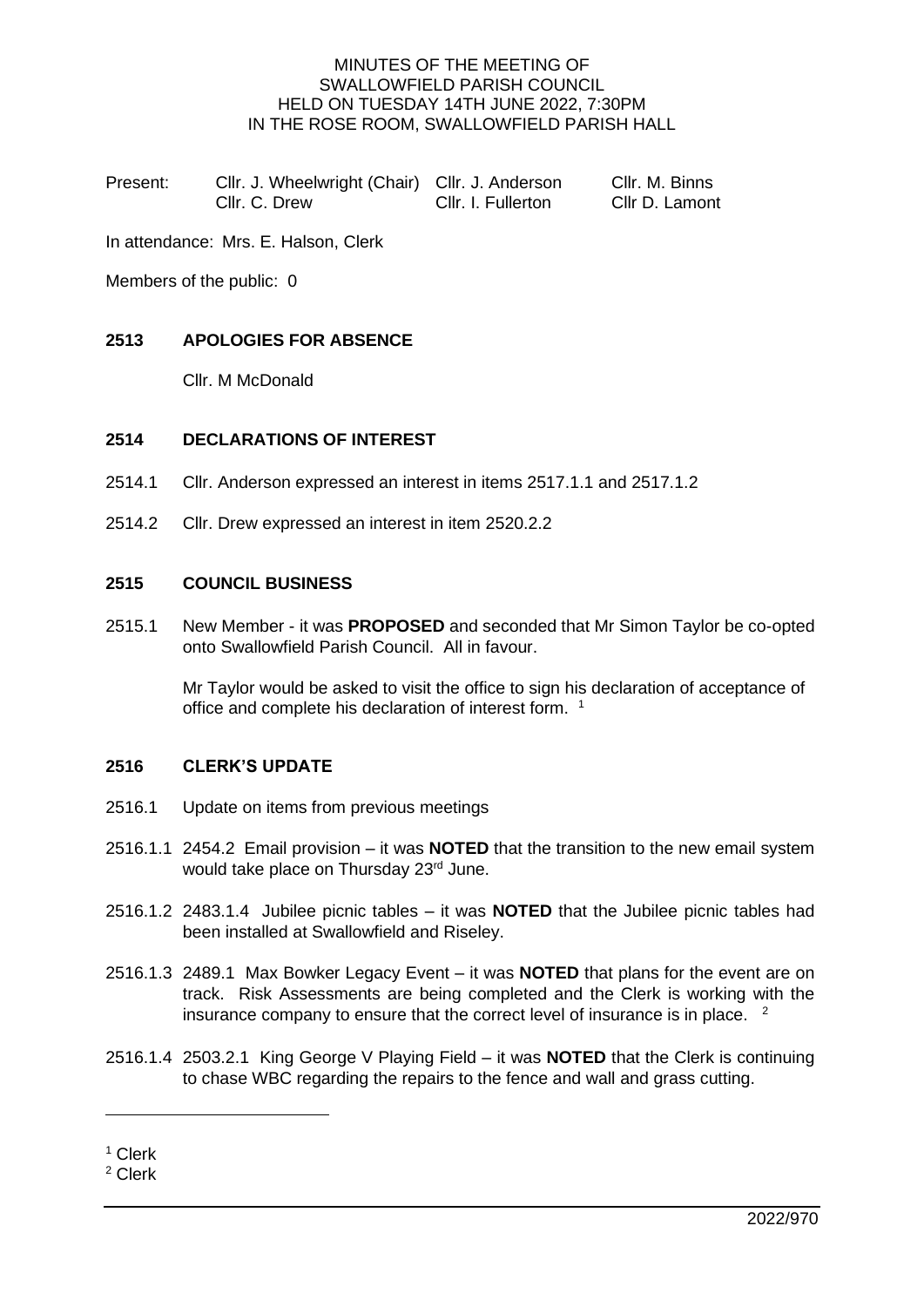### 2516.2 Other items

- 2516.2.1 Annual Playground Inspection it was **NOTED** that Annual Playground Inspection had been carried out on 3<sup>rd</sup> May 2022 and the report received. A review of the findings was underway. It was **NOTED** that the bark underneath the overhead rotator needs to be topped up, at a cost of approximately £800 plus VAT. It was **AGREED** that this could be ordered. <sup>3</sup>
- 2516.2.2 Croudace Homes it was **NOTED** that Croudace Homes had asked to meet with the Parish Council to discuss proposals for building on land off Trowes Lane next to the Cove Homes development. Cllrs. Fullerton, Wheelwright and Cllr. Munro would meet with representatives of the company.

### **2517 PLANNING**

Chair of Planning Committee: Cllr. I. Fullerton

2517.1 Current Applications

[Cllr. Anderson did not take part in discussions on the next items]

2517.1.1 220379 – Elmtree Cottage, Basingstoke Road, RG7 1QA Comment 2517.1.2 221526 - Elmtree Cottage, Basingstoke Road, Swallowfield RG7 1QA No comment

[Cllr. Anderson rejoined discussions]

2517.1.3 221207 - Village Farm House, The Street, RG7 1QY No comment 2517.1.4 221346 - Paddock House, Part Lane, Swallowfield RG7 1T No comment 2517.1.5 221379 - Vevayse, Kiln Hill, Farley Hill, RG7 1XE Not validated by WBC 2517.1.6 221537 - Nutbean Farm Nutbean Lane Swallowfield RG7 1XL No Comment 2517.1.7 221566 - Old Grain Store, Swallowfield Road, RG2 9LA Comment 2517.2 Results 2517.2.1 220034 – Lambs Farm Business Park, Basingstoke Road, Swallowfield Approved 2517.2.2 220655 - Riseley Business Park, Napoleon House, Basingstoke Road Approved

2517.2.3 220971 - Uplands, Basingstoke Road, Swallowfield RG7 1PY Approved 2517.2.4 220980 - Old Cottage, Swallowfield Street, Swallowfield RG7 1QX Approved 2517.2.5 220981 - Springalls Farmhouse Trowes Lane Swallowfield RG7 1RN Approved 2517.2.6 221042 - 5 and 6 The Mews, Farley Hill, RG7 1XD Tree Consent Given 2517.2.7 221241 - Land north of Sheepbridge Court Farm, Basingstoke Road, Swallowfield RG7 1PT Needs EIA 2517.2.8 221302 - Land Adjacent to Dukes Field Cottage, Norton Road, Riseley RG7 1SH Objections Raised 2517.3 Enforcement Investigations

2517.3.1 Open Cases – to **NOTE** there are eight open cases, including two new ones.

<sup>3</sup> Clerk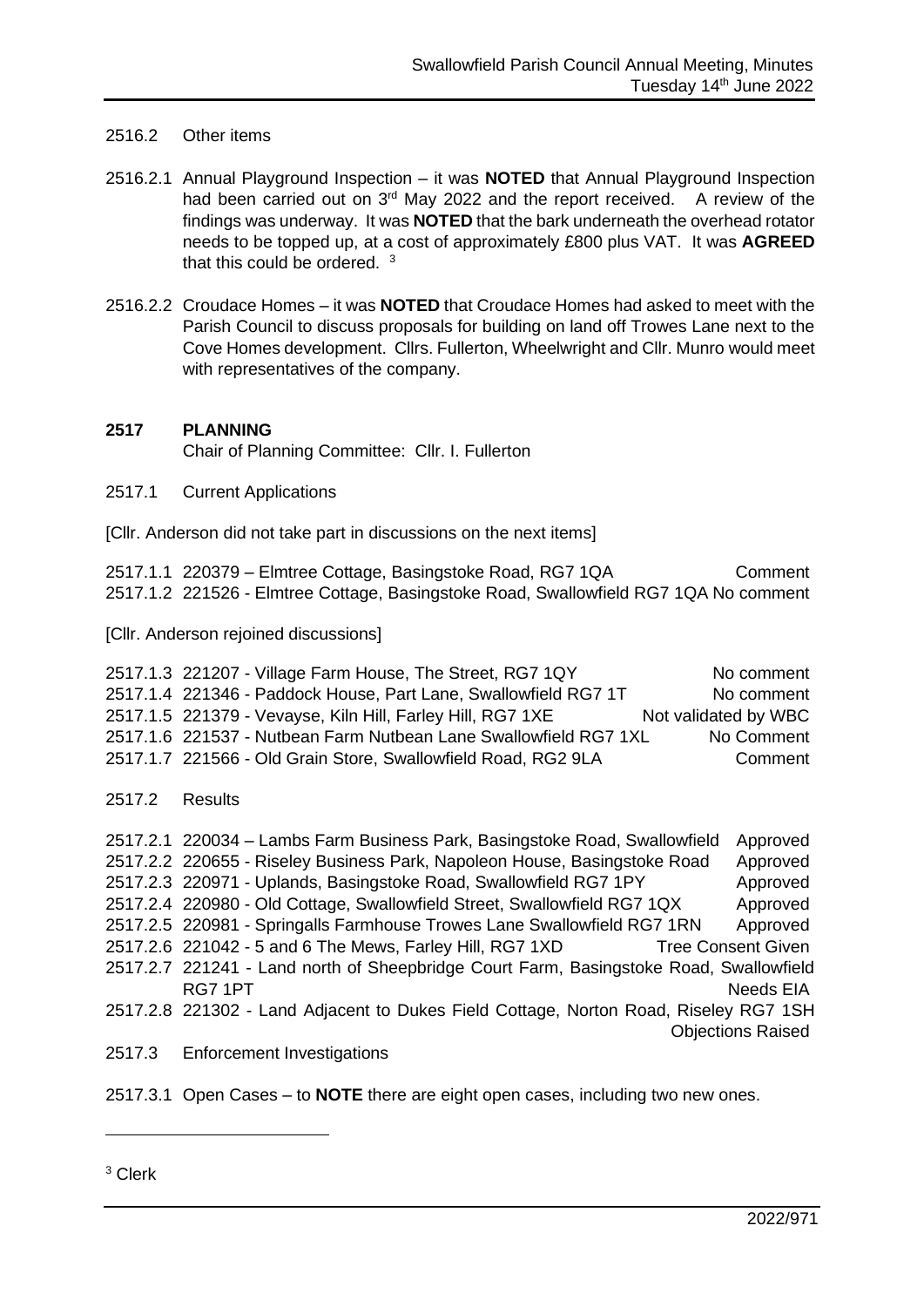2517.3.2 Closed Cases – to **NOTE** two enforcement investigations have been closed, one voluntary compliance, one not expedient.

### **2518 FINANCE**

(Budgets/investments/sinking fund/grants/risk assessments/insurance) Lead Councillor: Cllr. J. Anderson

2518.1 Month End

Month End Accounts – it was **NOTED** that the Month End Accounts have been circulated. It is **PROPOSED** that these are accepted. All in favour.

2518.2 Year End

Year End Accounts – it was **NOTE**D that the Year End Accounts had been circulated. It was **PROPOSED** that these are accepted. All in favour.

- 2518.2.1 Bank Reconciliation Statements it was **APPROVE** the Year End Bank Reconciliation Statements. Circulated.
- 2518.3 Internal Audit
- 2518.3.1 Interim Audit Report it was **NOTED** that the interim report had been reviewed by the Finance Working Group and an action plan had been prepared.

It was **PROPOSED** and seconded that the recommendations of the Finance Working Group be accepted. All in favour.

2518.3.2 Internal Audit Report – it was **NOTED** that the year-end report from the internal auditor had been received and reviewed by the Finance Working Group and an action plan had been prepared.

> It was **PROPOSED** and seconded that the recommendations of the Finance Working Group be accepted. All in favour.

> It was AGREED that the council should look at migrating to a finance system specifically designed for parish councils. <sup>4</sup>

- 2518.4 Annual Return
- 2518.4.1 Annual Governance Statement it was **NOTED** that this had been circulated and all councillors were asked to confirm their understanding of the document.

It was **PROPOSED** and seconded that the Annual Governance Statement be **APPROVED**. All in favour.

2518.4.2 Accounting Statements – it was **NOTED** that this had been circulated.

<sup>4</sup> Clerk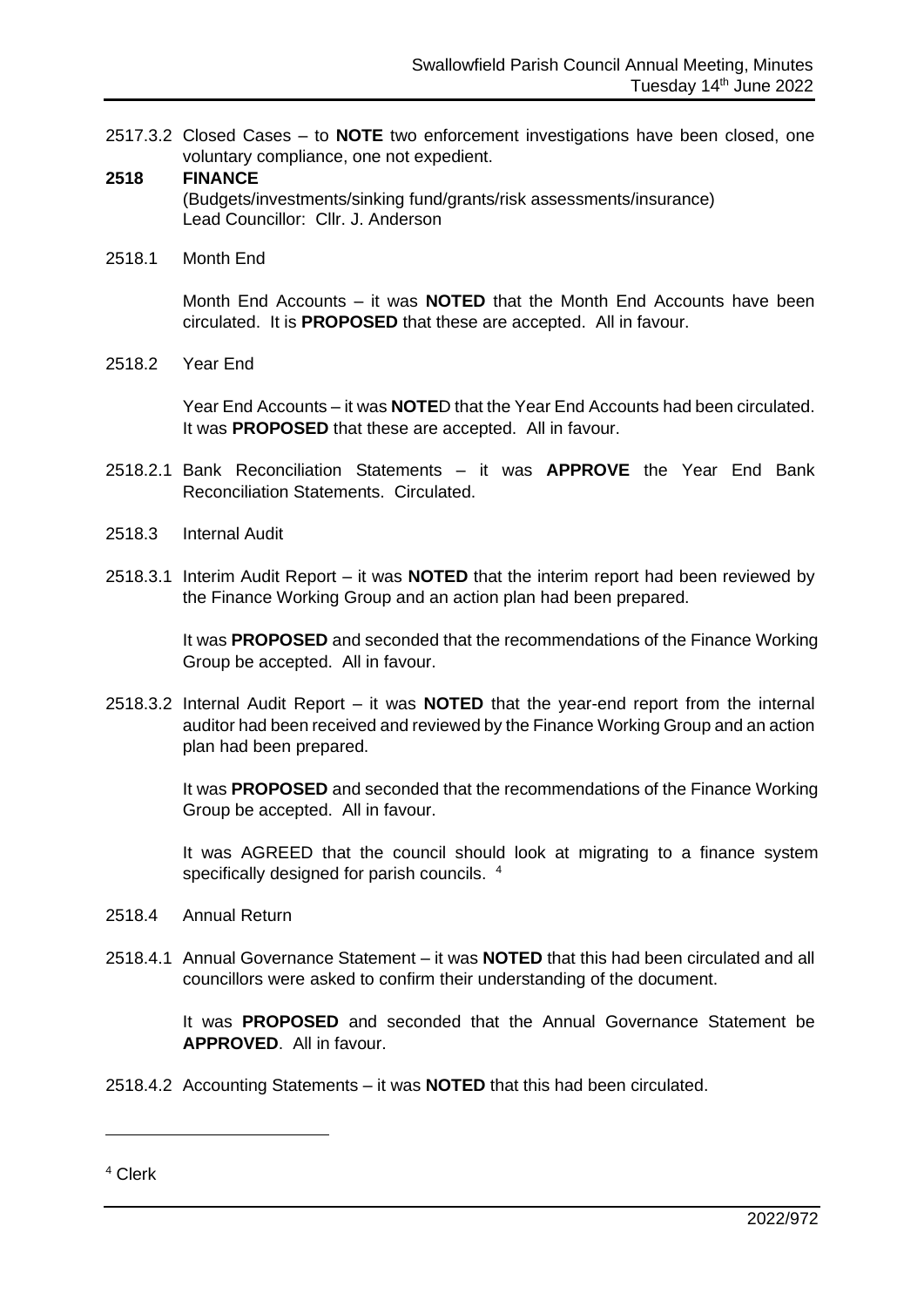It was **PROPOSED** and seconded that the Accounting Statements be **APPROVED** all in favour.

2518.4.3 Exercise of electors' rights – it was **NOTED** that the inspection period commences on 20th June 2022 and ends on 29th July 2022. 5

#### **BILLS FOR PAYMENT**

2519.1 It was **PROPOSED** and seconded that the payments as listed below would be approved. On-line payments would be checked by Cllr. Wheelwright and authorised by Cllrs. Anderson and Wheelwright. All in favour. <sup>6</sup>

| 1           | Deposit Refund                  | 100.00  |
|-------------|---------------------------------|---------|
| $\mathbf 2$ | <b>GLS</b>                      | 130.37  |
| 3           | <b>GLS</b>                      | 124.75  |
| 4           | <b>Karen Luke</b>               | 260.00  |
| 5           | Moorepay                        | 65.98   |
| 6           | <b>Musical Movement</b>         | 120.00  |
| 7           | The Play Inspection Company     | 323.94  |
| 8           | <b>Select</b>                   | 81.6    |
| 9           | Select                          | 81.60   |
| 10          | <b>D2D Distribution</b>         | 252.00  |
| 11          | <b>Pretty Green Landscapes</b>  | 66.00   |
| 12          | Initial                         | 77.76   |
| 13          | Lush Signs                      | 47.40   |
| 14          | Nigel jeffries                  | 240.00  |
| 15          | <b>BALC</b>                     | 498.52  |
| 16          | <b>JDP</b>                      | 987.00  |
| 17          | <b>Silverbox Production Ltd</b> | 3820.68 |
| 18          | Dr DCW Sleep                    | 195.00  |
| 19          | <b>HBW Dance Events</b>         | 200.00  |
| 20          | <b>TLC</b>                      | 220.00  |
| 21          | <b>Silverbox Production Ltd</b> | 3820.68 |
| 22          | <b>BACS Charge</b>              | 17.12   |
| 23          | <b>CASTLE WATER</b>             | 5.00    |
| 24          | <b>CASTLE WATER</b>             | 64.90   |
| 25          | <b>HMRC PAYMENTS</b>            | 1045.78 |
| 26          | Lloyds Bank (Alto Card)         | 3.00    |
| 27          | Payroll - March                 | 5411.89 |
| 28          | <b>Southern Electric</b>        | 776.28  |

Clerk

JA/JW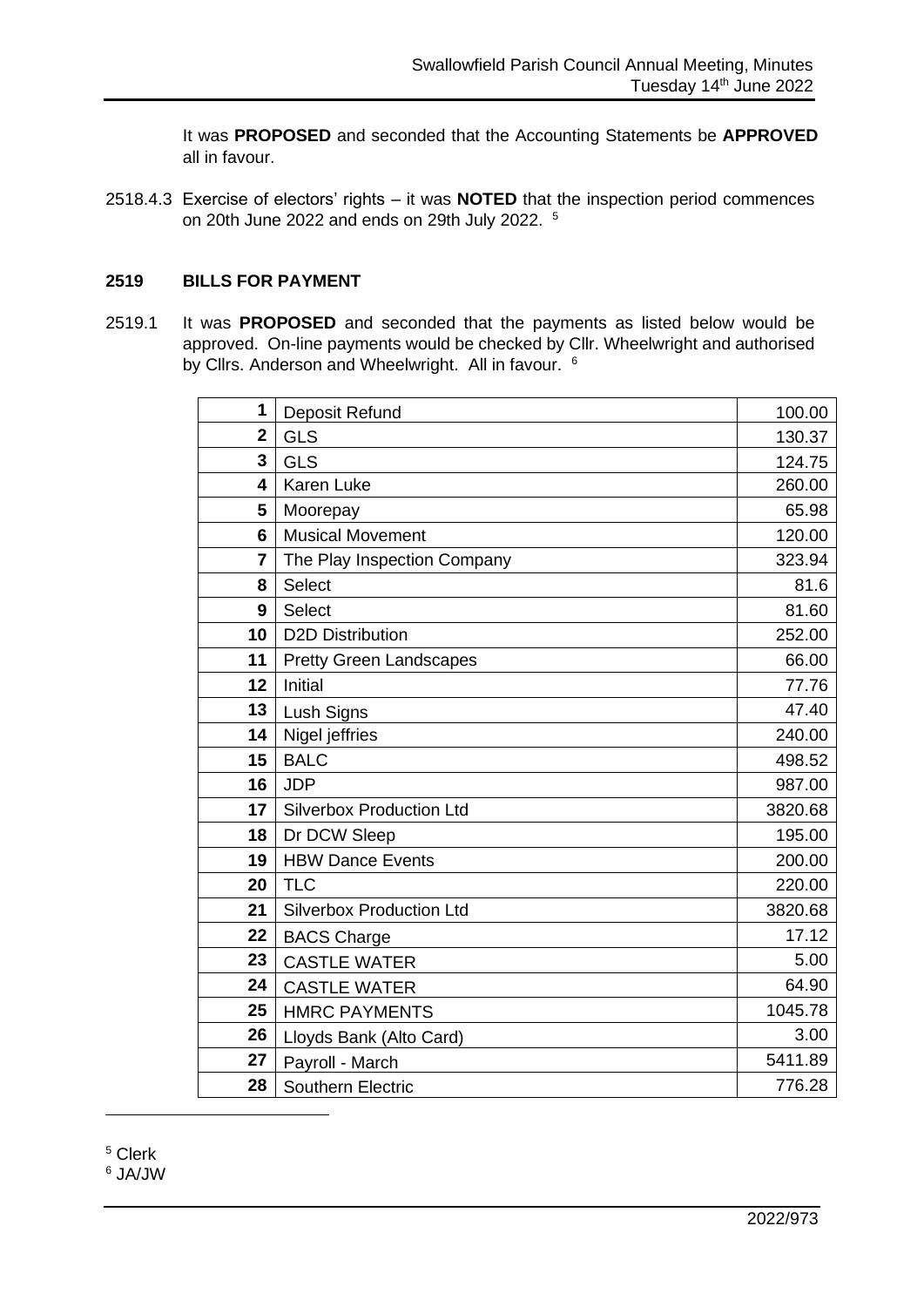| 29 | UT Service Charges       | 100.00  |
|----|--------------------------|---------|
| 30 | Southern Electric        | 87.88   |
| 31 | <b>Wokingham Council</b> | 85.00   |
| 32 | <b>Wokingham Council</b> | 85.00   |
| 33 | <b>SSE Gas</b>           | 1123.45 |

2519.2 Internal Transfers – it was **AGREED** that the following year end reconciliation the following internal bank transfers would be processed.

|      | 34   PO Account (Unity Trust) to Fieldfare Account (Unity Trust) | 11.00     |
|------|------------------------------------------------------------------|-----------|
| 35   | Main Account (Unity Trust) to Fieldfare Account (Unity Trust)    | 4145.00   |
| 36   | Main Account (Unity Trust) to CCLA Account                       | 16344.00  |
| ∣ 37 | Main Account (Unity Trust) to CCLA Account – CIL                 | 33,723.00 |

#### **2520 PROPERTY**

- 2520.1 Residential Properties it was **PROPOSED** that due to commercial sensitivities the press and public are excluded during discussion of this topic in accordance with the Local Government Act 1972 & Public Bodies (Admission to Meetings) Act 1960. All in favour.
- 2520.2 Riseley Sports Pavilion
- 2520.2.1 Remedial Work it was **NOTED** that following the major work carried out at the Sports Pavilion am inspection identified items of remedial work. It was **PROPOSED** and seconded that the council carry out the work detailed in the report at a cost of £1,255. All in favour.  $7$
- [Cllr. Drew did not take part in discussions on the next item]
- 2520.2.2 Riseley Children's Play Area the council agreed that it had not given contractors a specific instruction regarding the type of fencing it would like to see. After discussion it was **AGREED** that it would like to install fencing similar to that at Swallowfield, i.e. concrete posts with a picket fence made from pressure treated timber, it would like the contractor to give consideration to how the fence would be protected from strimmer damage. It was **AGREED** that the Clerk would speak to the contractors already approached and ask them to re-quote and confirm that the work could be carried out by the first week in September. It was **PROPOSED** that the council delegate responsibility for selection of an appropriate contractor to the Clerk with input from the Chair and Chair of Finance. All in favour, Cllr. Drew did not take part in the vote. <sup>8</sup>

[Cllr. Drew rejoined the meeting]

<sup>7</sup> Clerk

<sup>8</sup> Clerk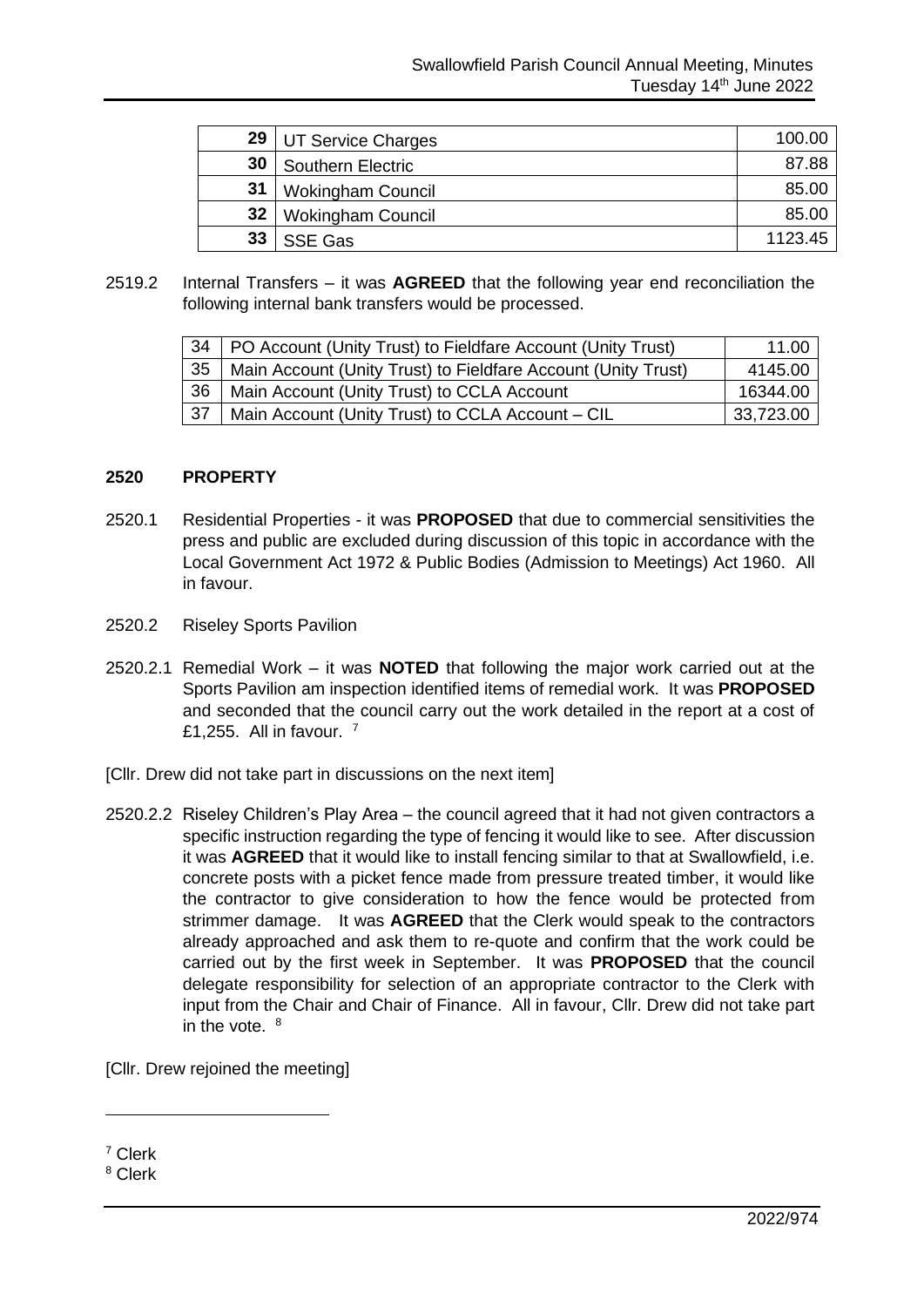#### **2521 ENVIRONMENT**

- 2521.1 Bulbs it was **PROPOSED** and seconded that the council set aside £250 to purchase bulbs to be planted around the parish in the autumn. Cllr. Lamont would like to organise working groups to do the planting. All in favour. <sup>9</sup>
- 2521.2 Christmas Tree it was **PROPOSED** and seconded that the council set aside £200 to hire a Christmas tree and purchase lights to be erected outside the Parish Office. All in favour. <sup>10</sup>

#### **2522 TRANSPORT**

(Road issues/speeding/public transport/police liaison) Lead Councillor: Cllr. I. Fullerton

2523 Speedwatch Signs - it was **PROPOSED** and seconded that the council purchase seven Speedwatch signs at a cost of £225 plus VAT. All in favour. <sup>11</sup>

#### **2524 COMMUNICATION**

2524.1 Update – it was **NOTED** that Cllr. Lamont had circulated a report detailing progress on the projects to update email, the newsletter and the website as well as use of the new logo and engagement on Facebook.

### **2525 DATE OF NEXT MEETING**

Tuesday 12th July 2022 at 7.30 p.m. in the Rose Room, Swallowfield Parish Hall, Swallowfield Street, Swallowfield .

Due to commercial sensitivities the press and public were excluded during discussion of the following item in accordance with the Local Government Act 1972 & Public Bodies (Admission to Meetings) Act 1960.

<sup>9</sup> DL/Clerk <sup>10</sup> DL/Clerk

<sup>11</sup> Clerk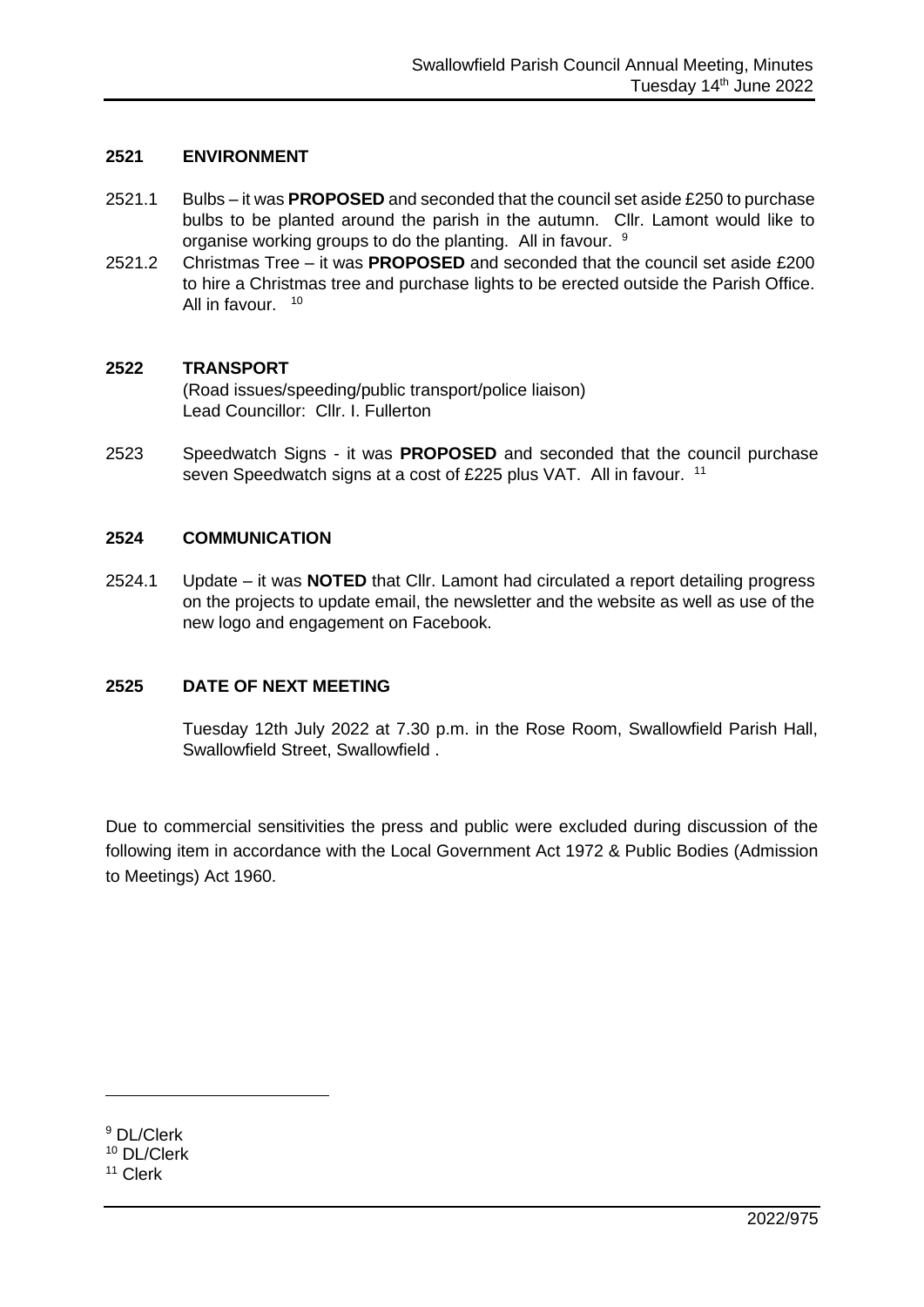### **2526 PROPERTY**

2526.1 Residential Properties - it was **PROPOSED** and seconded that the rent increase proposed by WhiteKnights be accepted. All in favour. <sup>12</sup>

[The meeting closed at 21:09]

<sup>12</sup> Clerk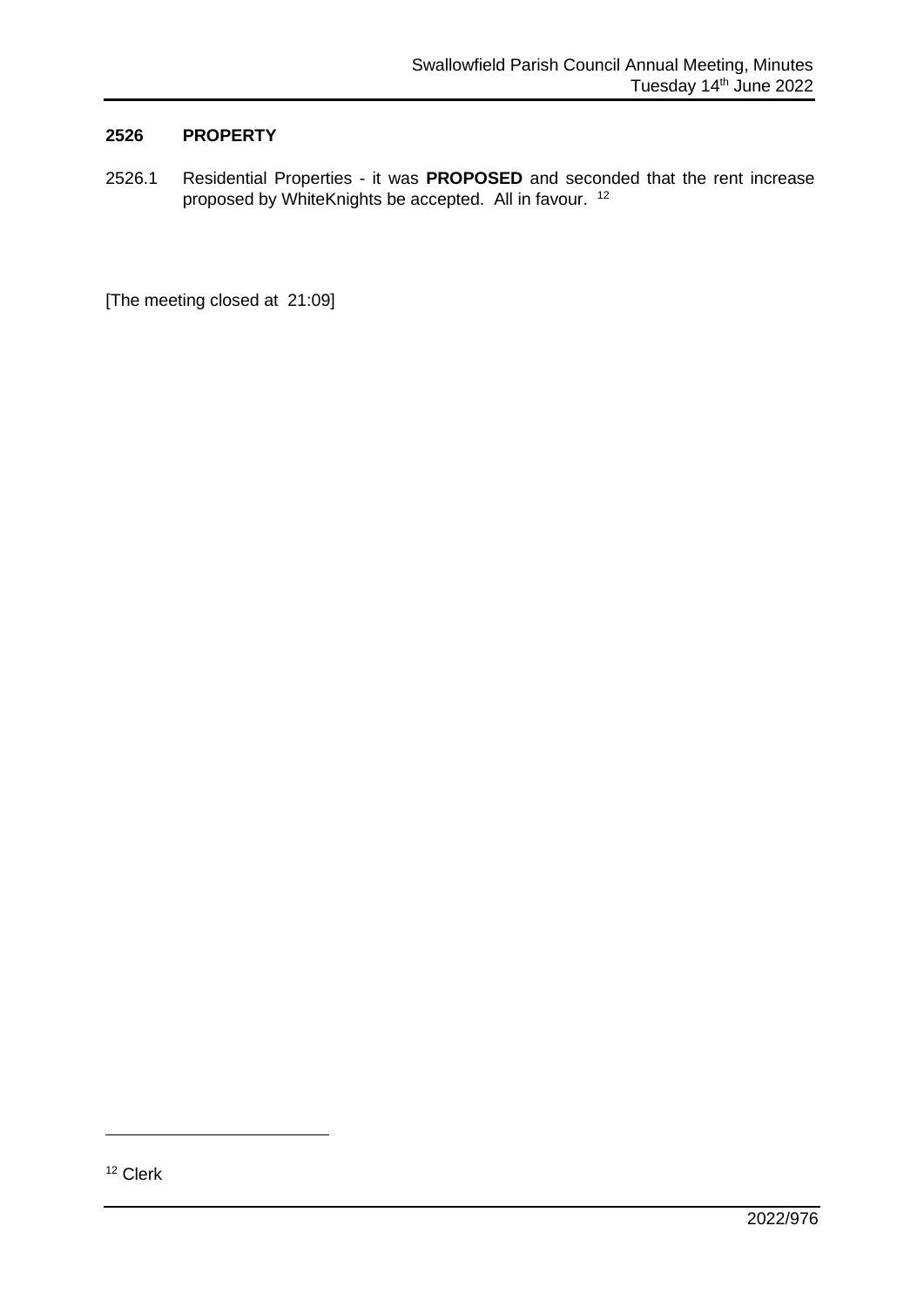# Appendix A

## **2517 PLANNING**

### 2517.1 Current Applications

| Agenda<br>Ref | App<br><b>No</b> | <b>Type</b>                | <b>Address</b>                                         | <b>Application</b>                                                                                                                                                                                                                                                                                                                                                                                                                                                                                                                                                                                                                                                                                                                                                                                                                                                                                                                                                                                                                                                 |
|---------------|------------------|----------------------------|--------------------------------------------------------|--------------------------------------------------------------------------------------------------------------------------------------------------------------------------------------------------------------------------------------------------------------------------------------------------------------------------------------------------------------------------------------------------------------------------------------------------------------------------------------------------------------------------------------------------------------------------------------------------------------------------------------------------------------------------------------------------------------------------------------------------------------------------------------------------------------------------------------------------------------------------------------------------------------------------------------------------------------------------------------------------------------------------------------------------------------------|
| 2517.1.1      | 220379           | Full application           | Elmtree Cottage,<br>Basingstoke Road<br><b>RG7 1QA</b> | Full application for the proposed demolition and rebuilding of existing<br>equine buildings and first floor office accommodation, plus insertion of<br>12 no. rooflights.<br>Revised plans submitted, originally considered by the council in March<br>2022.<br>CIIr. Fullerton explained that the planning statement makes it clear that<br>the proposed new building, outside the existing curtilage, is intended to<br>support business activities which are only partly equine related and likely<br>to grow substantially in the future. This would be a commercial business,<br>on a green field site, which is contrary to CP11 especially given its scale<br>away from the original building. The council would ask that, if<br>Wokingham Borough Council are minded to approve this application, it<br>should be with a condition that explicitly excludes any non-equine use<br>and is for personal use only.<br>It was <b>PROPOSED</b> and seconded that the council would object to this<br>application for the reasons detailed above. All in favour. |
| 2517.1.2      | 221207           | Listed Building<br>Consent | Village Farm House, The<br>Street,<br>RG7 1QY          | Application for Listed Building consent for the proposed installation of<br>replacement fenestration to the rear and side, with associated pointing<br>repairs.<br>It was PROPOSED and seconded that the council would not comment<br>on this application. All in favour.                                                                                                                                                                                                                                                                                                                                                                                                                                                                                                                                                                                                                                                                                                                                                                                          |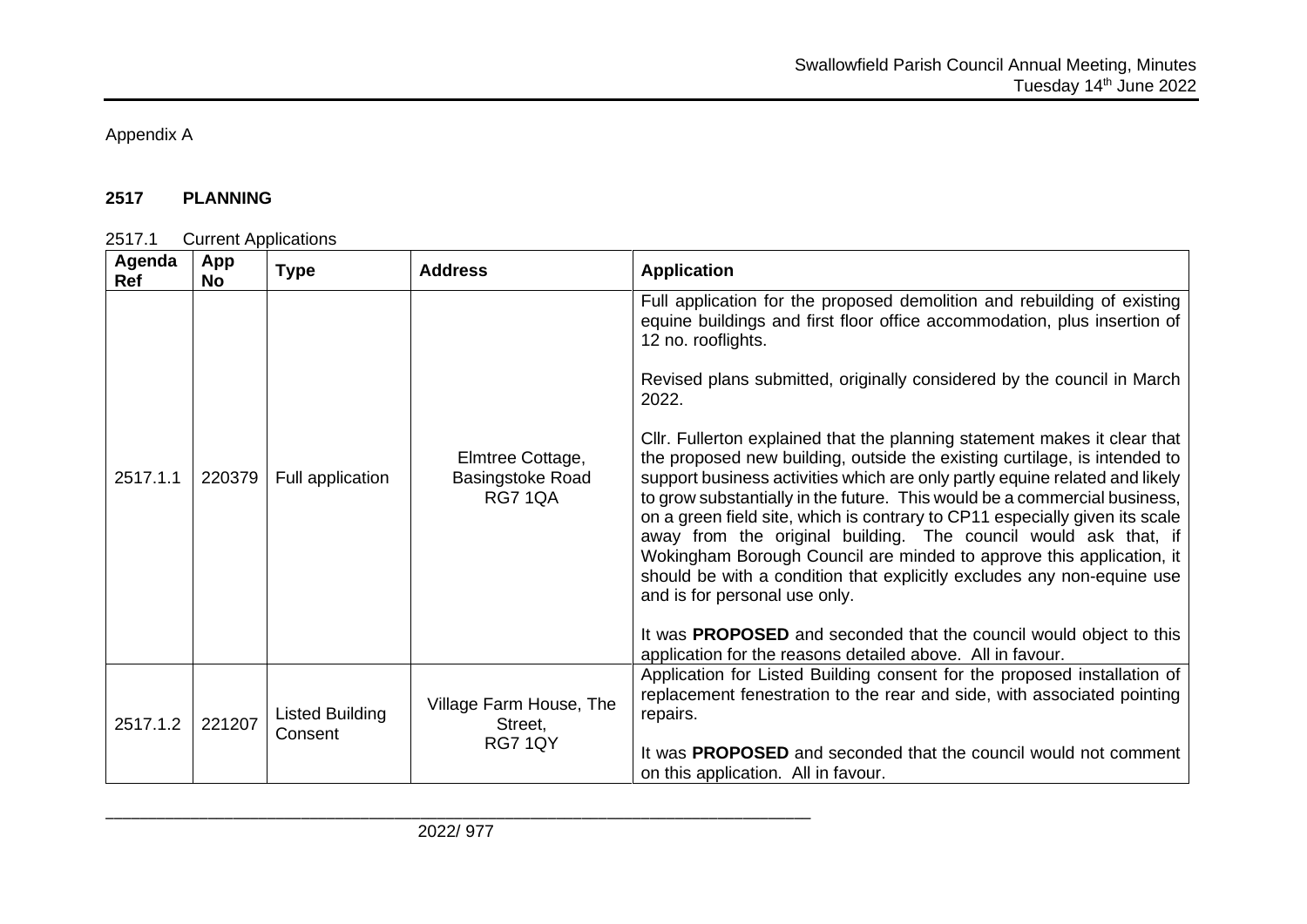| Agenda<br><b>Ref</b> | App<br><b>No</b> | <b>Type</b>                                                | <b>Address</b>                                                          | <b>Application</b>                                                                                                                                                                                                                                                                                                                                                                                                                                                                                                                                                                                                                   |
|----------------------|------------------|------------------------------------------------------------|-------------------------------------------------------------------------|--------------------------------------------------------------------------------------------------------------------------------------------------------------------------------------------------------------------------------------------------------------------------------------------------------------------------------------------------------------------------------------------------------------------------------------------------------------------------------------------------------------------------------------------------------------------------------------------------------------------------------------|
| 2517.1.3             | 221346           | Householder                                                | Paddock House, Part<br>Lane, Swallowfield<br>RG7 1TB                    | Householder application for the proposed erection of an electric wooden<br>gate following the removal of the existing gate.<br>It was <b>PROPOSED</b> and seconded that the council ask Wokingham to<br>set a condition to ensure that the gate does match that specified in the<br>application and is similar in style to the existing gate. All in favour.                                                                                                                                                                                                                                                                         |
| 2517.1.4             | 221379           | Householder                                                | Vevayse, Kiln Hill,<br>Farley Hill,<br>RG71XE                           | Householder application for the proposed erection of a part single front<br>extension park first floor side extension. Changes to fenestration and<br>exterior render to dwelling.<br>The application has not been verified by WBC so cannot be considered<br>until such time that it is.                                                                                                                                                                                                                                                                                                                                            |
| 2517.1.5             | 221526           | Certificate of<br>Lawful proposed<br>Use or<br>Development | Elmtree Cottage,<br>Basingstoke Road,<br>Swallowfield<br><b>RG7 1QA</b> | Application for a certificate of existing lawful development for the use of<br>land, stabling menage and associated buildings for the keeping of<br>horses.<br>It was <b>PROPOSED</b> and seconded that the council do not comment on<br>this application.                                                                                                                                                                                                                                                                                                                                                                           |
| 2517.1.6             | 221537           | Variation/<br>Removal of<br>Condition                      | Nutbean Farm Nutbean<br><b>Lane Swallowfield</b><br>RG71XL              | Application to vary condition 1 of planning consent 211975 for the<br>proposed change of use of land from agricultural to equestrian plus<br>erection of 2 no. stable buildings with associated hardstanding, the<br>creation of a mange and extended vehicular access (part retrospective).<br>Condition 1 refers to the approved details and the variation is to allow an<br>increase the pitch of the roof of the approved stable buildings from 16<br>degrees to 30 degrees to allow for a clay tiled roof to match nearby<br>buildings.<br>It was PROPOSED and seconded that the council do not comment on<br>this application. |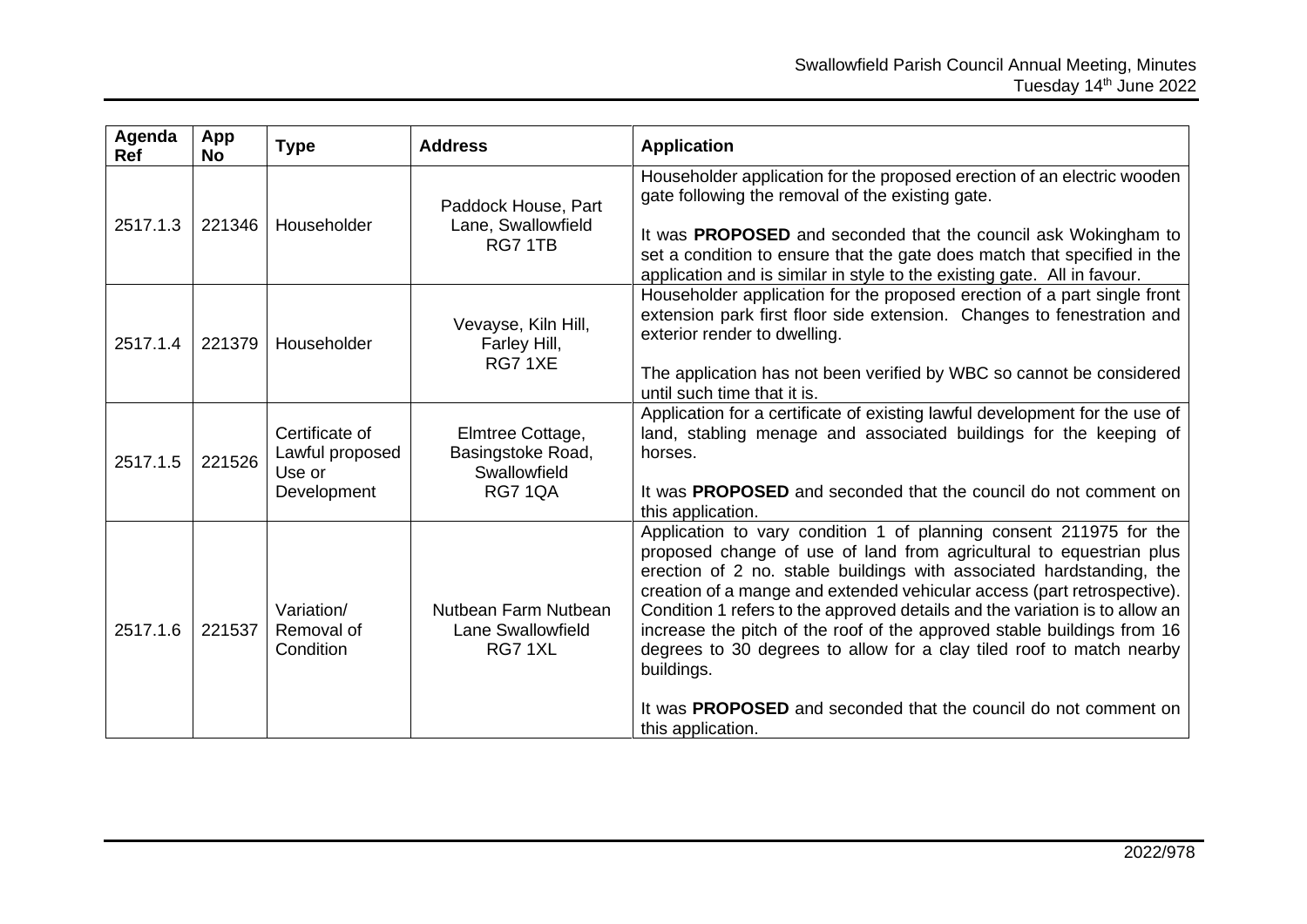| Agenda<br><b>Ref</b> | App<br><b>No</b> | <b>Type</b>           | <b>Address</b>                                    | <b>Application</b>                                                                                                                                                                                                                                                                                                                                                                                                                                                                                                                                                                                                                                                                                                                                                                                                                                                                                                                                                                           |
|----------------------|------------------|-----------------------|---------------------------------------------------|----------------------------------------------------------------------------------------------------------------------------------------------------------------------------------------------------------------------------------------------------------------------------------------------------------------------------------------------------------------------------------------------------------------------------------------------------------------------------------------------------------------------------------------------------------------------------------------------------------------------------------------------------------------------------------------------------------------------------------------------------------------------------------------------------------------------------------------------------------------------------------------------------------------------------------------------------------------------------------------------|
| 2517.1.7             | 221566           | <b>Prior Approval</b> | Old Grain Store,<br>Swallowfield Road,<br>RG2 9LA | Prior approval submission for the conversion of an existing agricultural<br>barn into 1 no. dwelling and conversion of existing grain silos into 4 no.<br>dwellings.<br>It was <b>PROPOSED</b> and seconded that the council do not object to this<br>application but ask that consideration is made to the following:<br>Parking – the spaces provide at the front of the site are very visible<br>from the road, which will have an urbanising effect on a country<br>road. The council would ask that the car park spaces are relocated<br>to a position which is less visible, and that appropriate<br>screening/landscaping is specified.<br>Development Management - the council would ask that conditions<br>2)<br>are put in place to manage vehicle movement in and out of the site<br>and identify appropriate parking for all contractor vehicles as the<br>site is on a narrow country road and just around a bend so any<br>vehicles left on the road could cause and accident. |

## 2517.2 Results

| Agenda<br>Ref | App<br>No. | <b>Address</b>                                                              | <b>Application</b>                                                                                                                                                                                                                                                                                                                                                                                                                                                                                                                          | <b>Result</b> |
|---------------|------------|-----------------------------------------------------------------------------|---------------------------------------------------------------------------------------------------------------------------------------------------------------------------------------------------------------------------------------------------------------------------------------------------------------------------------------------------------------------------------------------------------------------------------------------------------------------------------------------------------------------------------------------|---------------|
| 2517.2.1      | 220034     | Lambs Farm<br><b>Business Park,</b><br>Basingstoke<br>Road,<br>Swallowfield | Full application for the proposed erection of 3No business units within the business park<br>with additional vehicle parking and ancillary works.<br>Swallowfield Parish Council objected to this application, Cllr. Fullerton and Cllr. Munro<br>spoke against the application at the Planning Committee; however, the application was<br>approved following a recommendation by planning officers at WBC. However, it was<br>stated that the application would not have been approved had the development<br>extended into adjacent land. | Approved      |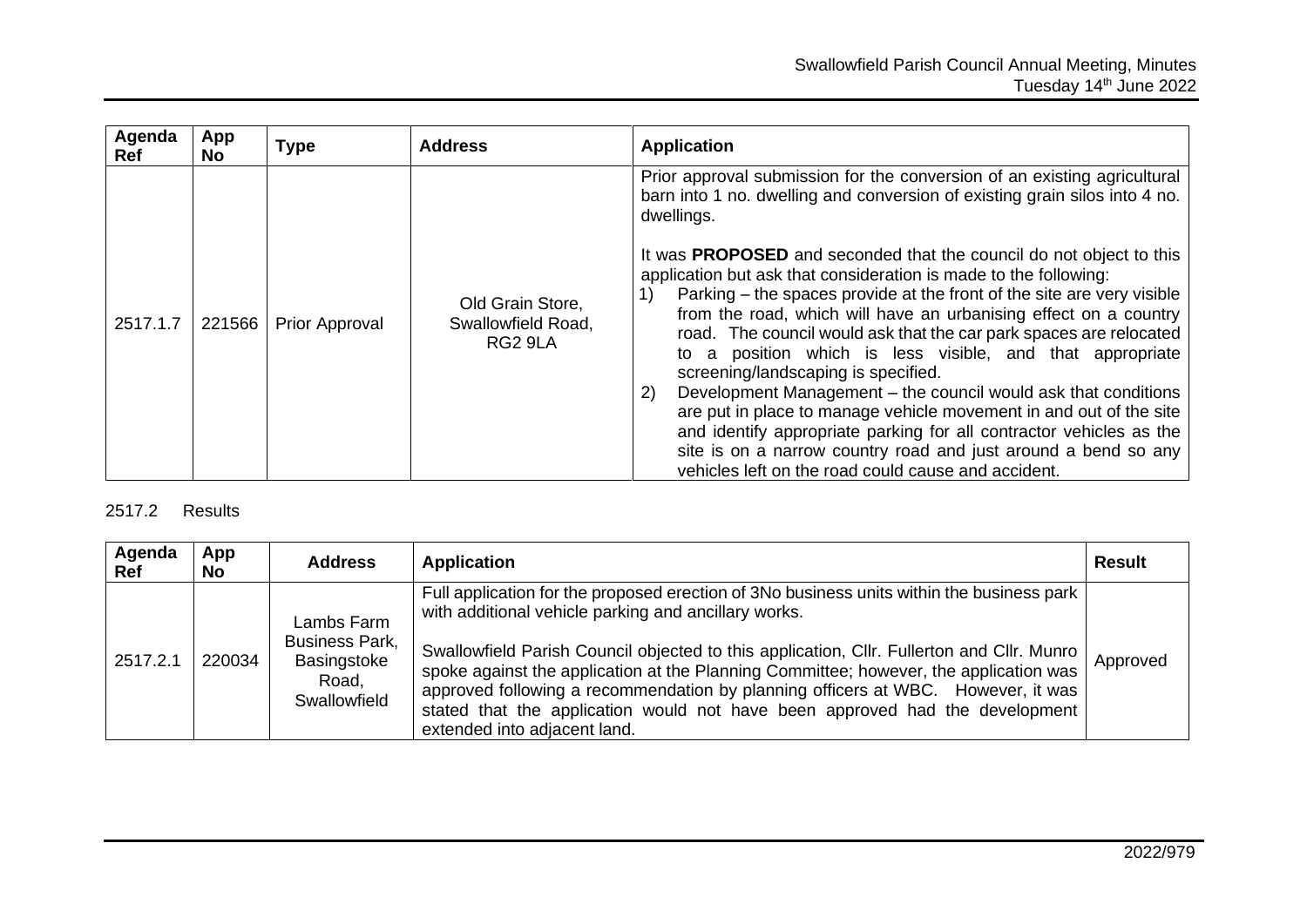| Agenda<br>Ref | App<br><b>No</b> | <b>Address</b>                                                                                   | <b>Application</b>                                                                                                                                                                                                                                                                                                                                                                                                                                                                           | <b>Result</b>                   |
|---------------|------------------|--------------------------------------------------------------------------------------------------|----------------------------------------------------------------------------------------------------------------------------------------------------------------------------------------------------------------------------------------------------------------------------------------------------------------------------------------------------------------------------------------------------------------------------------------------------------------------------------------------|---------------------------------|
| 2517.2.2      | 220655           | Riseley<br><b>Business Park,</b><br>Napoleon<br>House,<br>Basingstoke<br>Road, Riseley<br>RG71NW | Full application for the proposed alterations to existing office building including insertion<br>of 13no. roof lights at first floor and roof level, insertion of 2no. windows and change of<br>'garage-style' door to window at ground floor level.<br>Swallowfield Parish Council objected to this application.                                                                                                                                                                            | Approved                        |
| 2517.2.3      | 220971           | Uplands,<br>Basngstoke<br>Road,<br>Swallowfield<br>RG7 1PY                                       | Householder application for the proposed conversion of garage to habitable<br>accommodation. New porch (following demolition of existing) single storey extension to<br>the rear with a roof light linking outbuilding.<br>Swallowfield Parish Council did not comment on this application.                                                                                                                                                                                                  | Approved                        |
| 2517.2.4      | 220980           | Old Cottage,<br>Swallowfield<br>Street.<br>Swallowfield<br><b>RG7 1QX</b>                        | Householder application for proposed conversion of garage to create habitable space,<br>first floor side extension, part single part two storey rear extension, 2 no. rooflights,<br>changes to fenestration and associated roof alterations (part-retrospective).<br>Swallowfield Parish Council commented on parking provision and a need to ensure that<br>the recommendations in the ecology report are adhered to. Conditions have been set<br>to ensure that both items are addressed. | Approved                        |
| 2517.2.5      | 220981           | Springalls<br>Farmhouse<br><b>Trowes Lane</b><br>Swallowfield<br>Wokingham<br>RG7 1RN            | Full application for the retention of two timber outbuildings for use as a gym and therapy<br>room in connection with the approved residential institution use and correction of the<br>rear site curtilage.(RETROSPECTIVE).<br>Swallowfield Parish Council did not comment on this application.                                                                                                                                                                                             | Approved                        |
| 2517.2.6      | 221042           | 5 and 6 The<br>Mews, Farley<br>Hill,<br>RG71XD                                                   | APPLICATION FOR WORKS TO PROTECTED TREE(S) TPO 437/1988, AREA 1 S1,<br>Sycamore - Remove deadwood S2, Sycamore - Remove deadwood S3, Sycamore -<br>Remove deadwood S4, Sycamore - Remove deadwood S5, Sycamore - Remove<br>deadwood S6, Sycamore - Remove deadwood O1, Oak - Remove deadwood                                                                                                                                                                                                 | <b>Tree</b><br>Consent<br>Given |